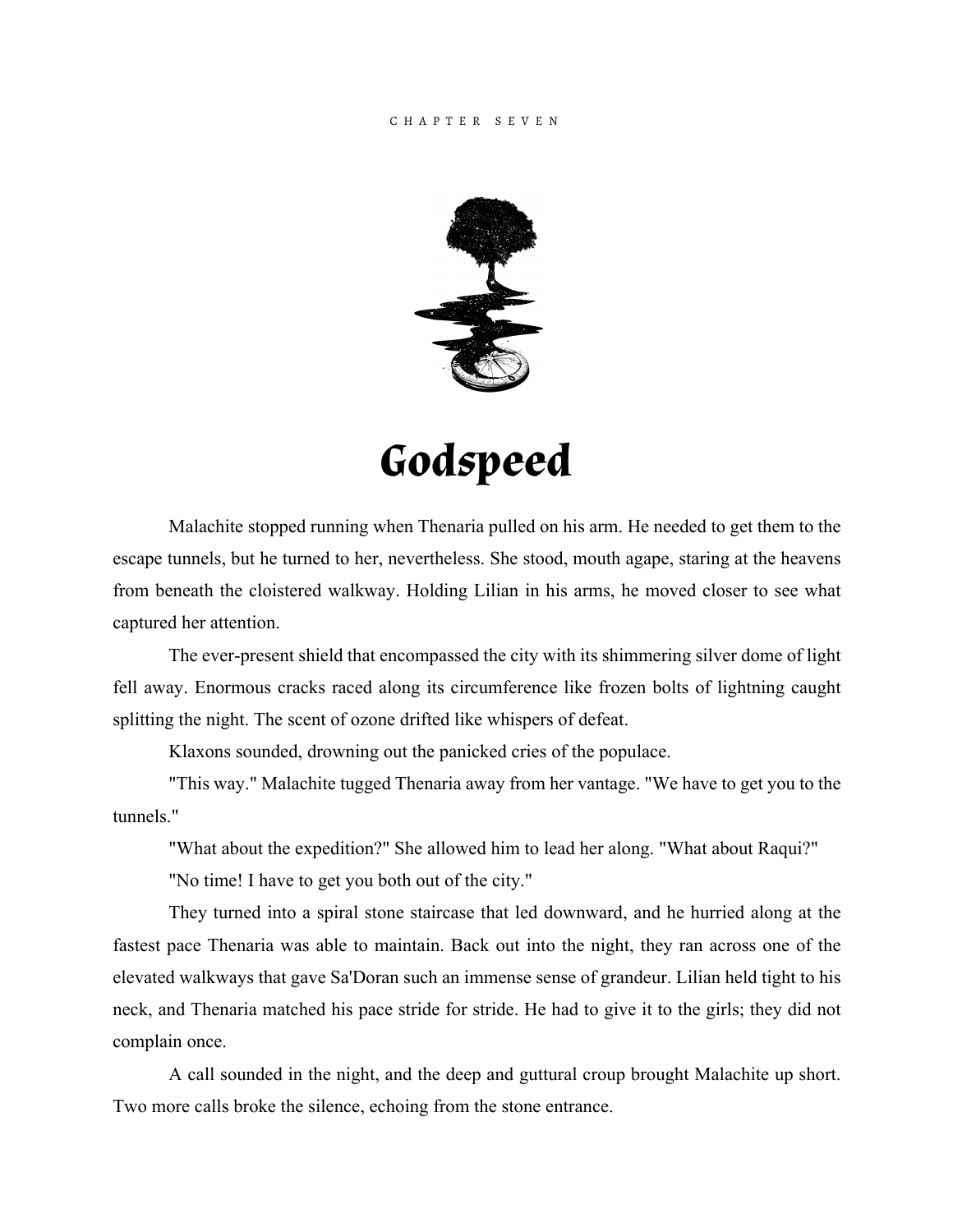"Come child," he whispered to Lilian. He passed her over. "Go to momma now."

A muffled cry escaped her, and she struggled to hold on. Thenaria pulled her away, breaking her grip.

Malachite's sin'del thickened and condensed around him. With a pinging sound, it snapped into place above his flesh, and he was encased in a silver glow similar to the failed shield. The energy surrounded him and stretched out from his fists forming two swords, one a half foot longer than the other.

"Stay behind me," he ordered. "Do not run."

From the entrance stepped a beast, its jaws snapping at the air before it. It was longer than it was tall, with a thick tail to balance it. Short feathers adorned it; the blue, green, and black colors making it difficult to see in the dark. It stood on two legs; its short forearms pulled in tight against its chest. As it walked, claws clicked out from the middle of each foot, tapping against the stone. It raised its head and called three more times. The sound was repeated from within the doorway.

Malachite strode forward, unconcerned with the display. The creature cocked its head to the side, watching him come. Lowering its head, it launched itself forward. Malachite stepped to the side and swung his left blade in a downward arc. It passed through the monster's head, and the beast fell lifeless to the ground.

Its two companions charged. Malachite lunged forward. Each creature was impaled on the bars of light. With a sweep of his wrists, he freed the weapons by ripping them out the other side.

Howls filled the air, and the entrance came alive with a swarm. Malachite flowed into them, each hand working different targets while he moved across the bridge. Beasts fell when he met them. His blades lashed out, ripping apart each creature he touched. He danced between them. His feet snapped bones with kicks that sent them over the sides. Spines snapped beneath the impact of his elbows. He spun to the side, slicing through the belly of one that tried to circle around him and, with his other blade, sheared the head off another coming in low.

He did not stop. He did not give ground before them. He did not pause until they all lay dead at his feet or broken on the stones below.

A terrific cry echoed from the alcove, and a monster larger than its peers smashed through the stone arch. It too was covered in coarse, dark feathers, with a shock of dark, oily hair for a mane, and the same shortened forearms. It turned its head, searching for its prey with its blind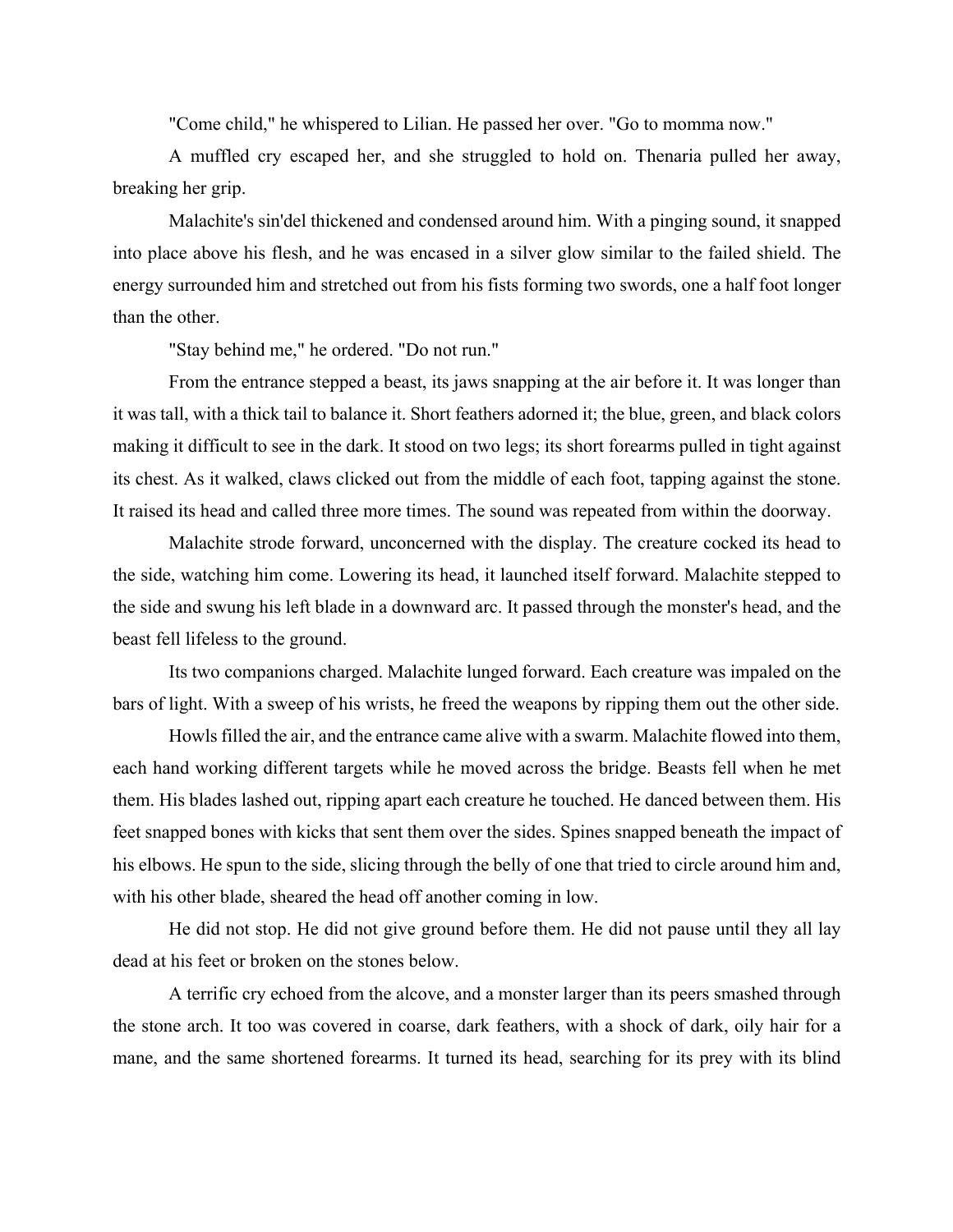eyes. It snuffled the air, its tongue flicking out to find its quarry. Its gigantic muzzle settled in position toward Malachite. It opened its mouth and roared; the sound felt as much as heard.

Malachite thrust his arms forward, and a pair of shards flew from his sin'del: small, hardened bits of soul matter stolen from the smaller creatures. The impacts enraged the beast but did not penetrate its flesh. Malachite increased the volume of projectiles launched, no longer moving his hands but filling the air between them, nevertheless. The impacts pierced its hide, and it wailed in pain, swinging its head from side to side while it roared its displeasure. He closed the intervening space with increasing speed. Gathering the remnants of the life force he stole, Malachite seized the sin'del of the stone bridge and liquefied it. The bridge disappeared beneath the beast, flowing away from it, and the monster plummeted to shatter on the streets below.

At last, Malachite stood before the doorway. The stone of the bridge reformed and solidified into its original shape. With a flourish of his arm, the bodies littering the causeway were tossed aside. There were no more enemies in sight.

Looking behind him, he saw Thenaria standing before her child. One hand protected the whimpering girl, and the other clutched a recurved knife. Her sin'del shone with panic and shock, but sparks of motherly protection cascaded through the display.

He regretted the need for them to witness such carnage and motioned them toward him.

"I'm glad you followed directions and remained where you were," he said when they caught up. "Had you fled, the shrulks would have forgotten all about me and went straight for the pair of you."

"What was that other thing?" Awe and terror vied for prominence in Thenaria's voice.

"A manoc," he said. "Shrulks are female and smaller; manocs are male and larger. They are bred expressly to hunt us. They are apex predators, and they live for the chase. Never run from them. They will not stop. They will keep coming."

When she did not respond, he faced her.

"Promise me," he said. "You must remember this."

She pulled her gaze from the bodies littering the ground below them and met his gaze.

"I will not run from them," she said. "I will remember."

"Good. You are formidable. Even without a weapon, your magic will give you enough of an edge to hold them off. Remember this bridge and what happened here. I was able to hold them